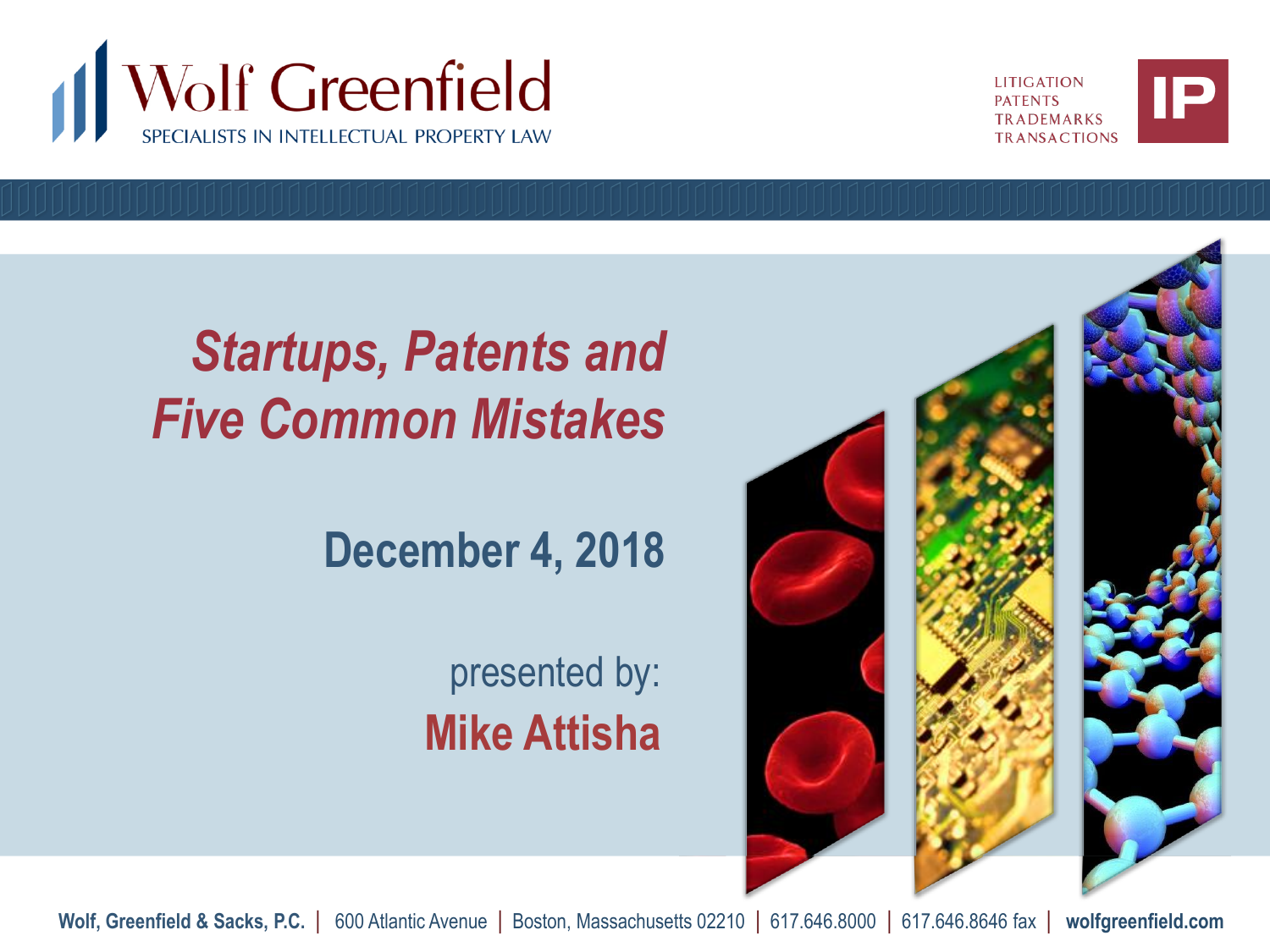

### **A Patent ...**



**Gives the owner the right to exclude others from making, using or selling, offering for sale, or importing his/her invention.**

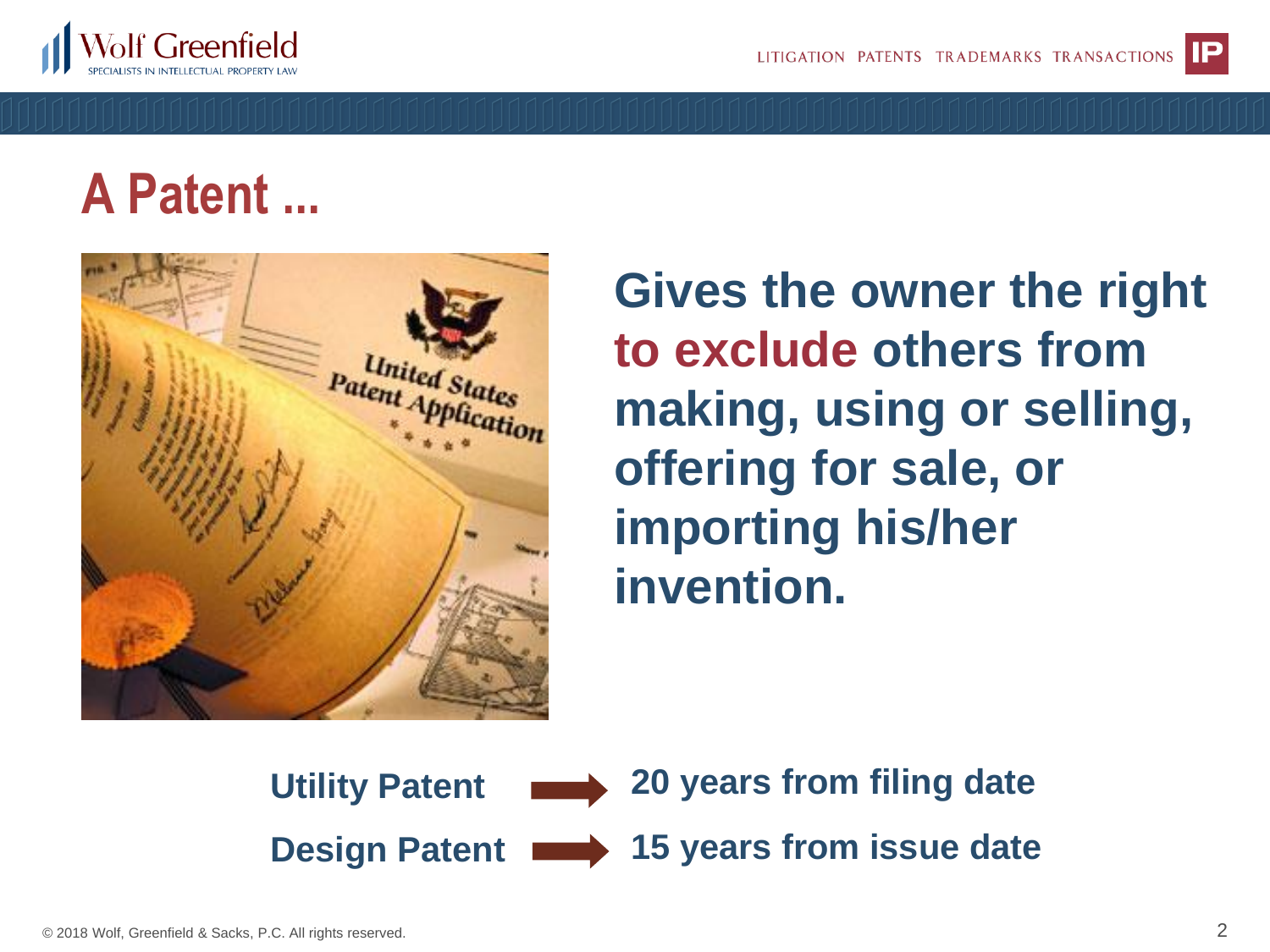

### **A Patent...** *(cont)*

- **Does not give its owner the right to make, use, sell, offer to sell, or import**
	- **(Common misconception)**
- **The right to make, use, etc. is the absence of non-licensed patents of others that the manufacture, use, etc. would infringe**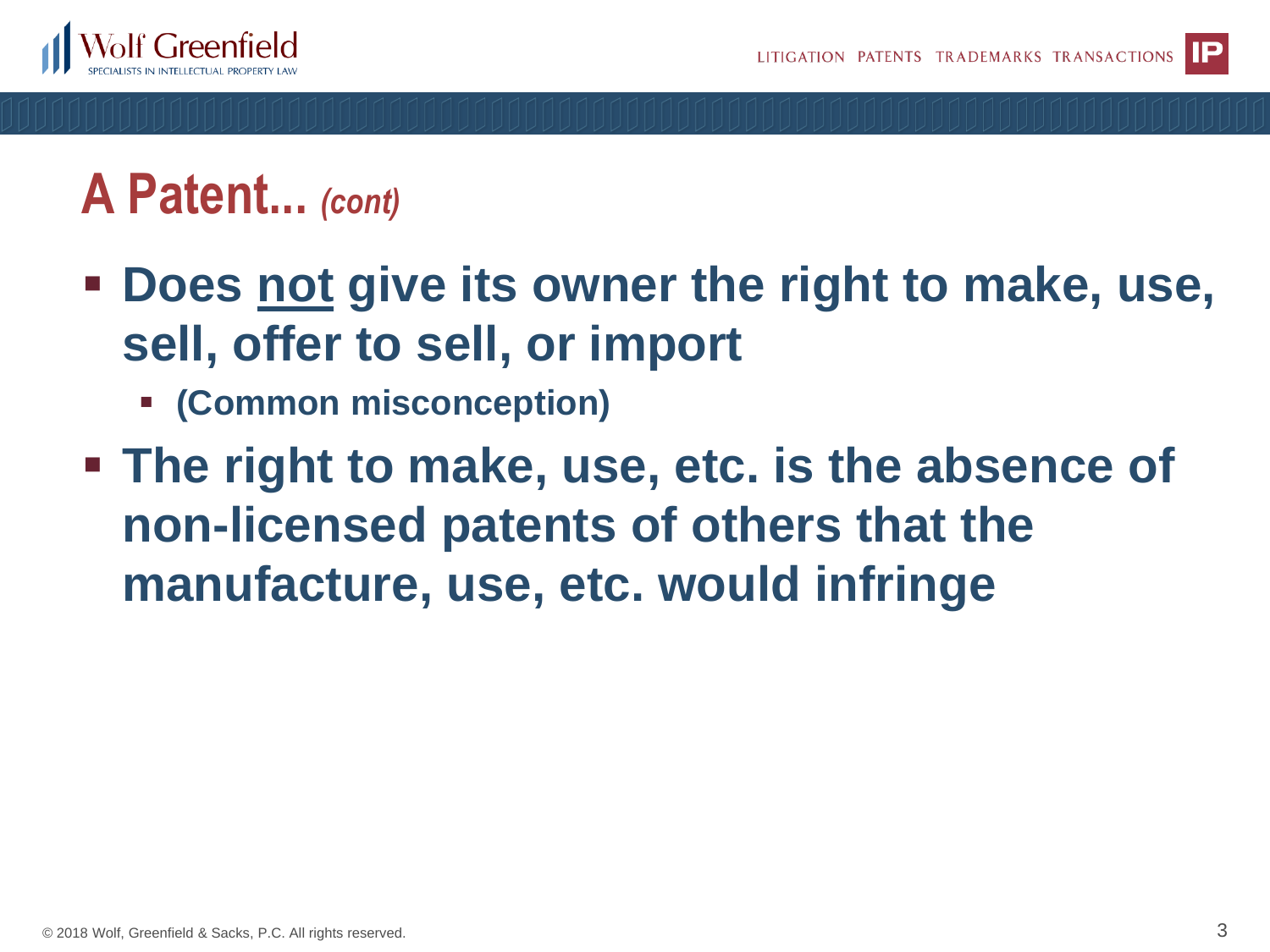

## **Mistake #1**

- **Thinking that you must get a patent for your "secret sauce"**
	- **What are the barriers to copying the invention?**
	- **Trade Secret might be preferable**
	- **What are your business goals?**
	- **Consider commercial value of a patent**

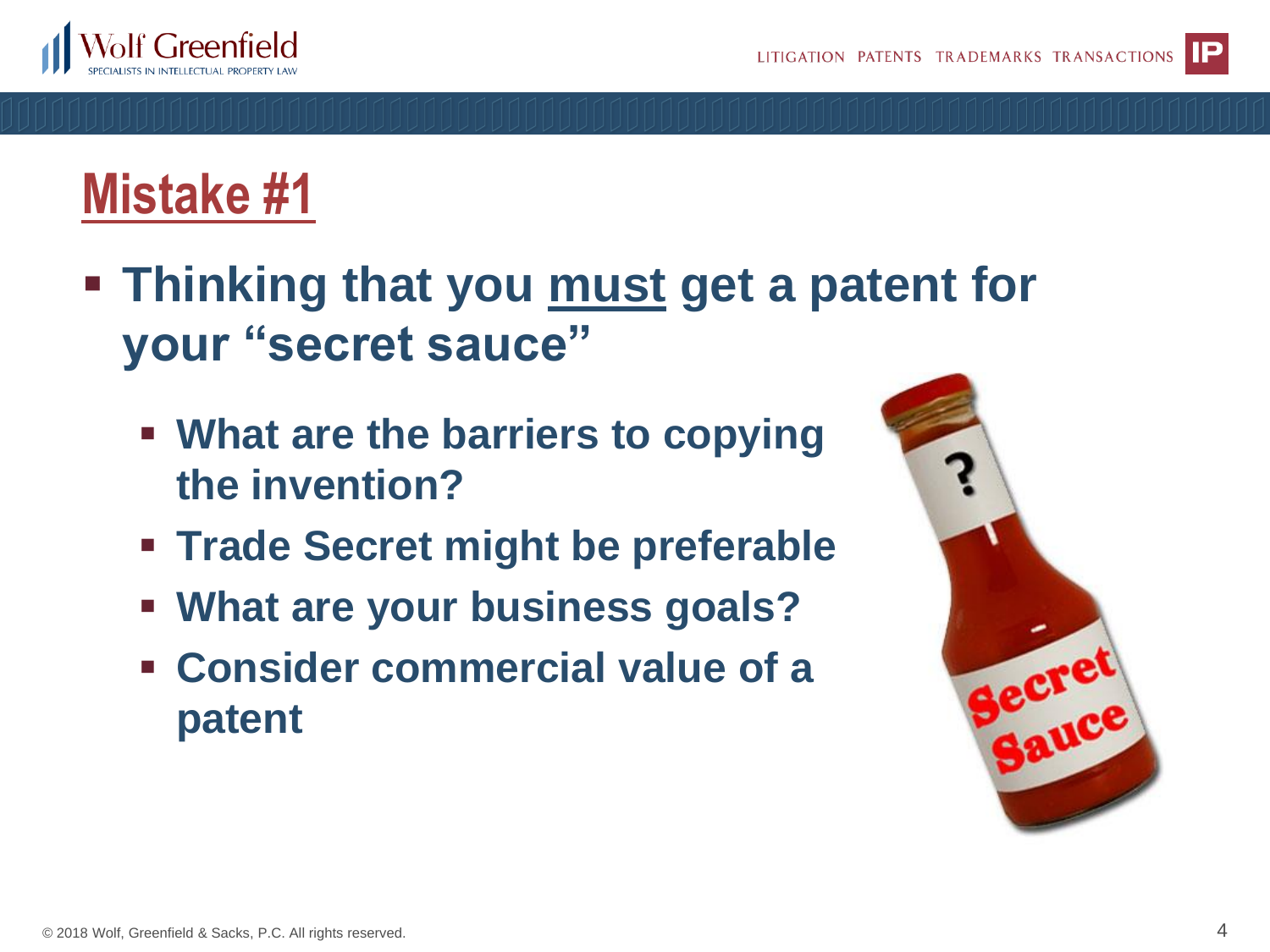

## **Ownership**

- $\blacksquare$  In the U.S., patent rights belong to the **inventors by default.**
- **Example 12 and 13 and 13 and 14 and 14 and 14 and 14 and 14 and 14 and 14 and 14 and 14 and 14 and 14 and 14 and 14 and 14 and 14 and 14 and 14 and 14 and 14 and 14 and 14 and 14 and 14 and 14 and 14 and 14 and 14 and 14 agreement critical.**
- **Execute assignment document for every patent application, provisional and non-provisional.**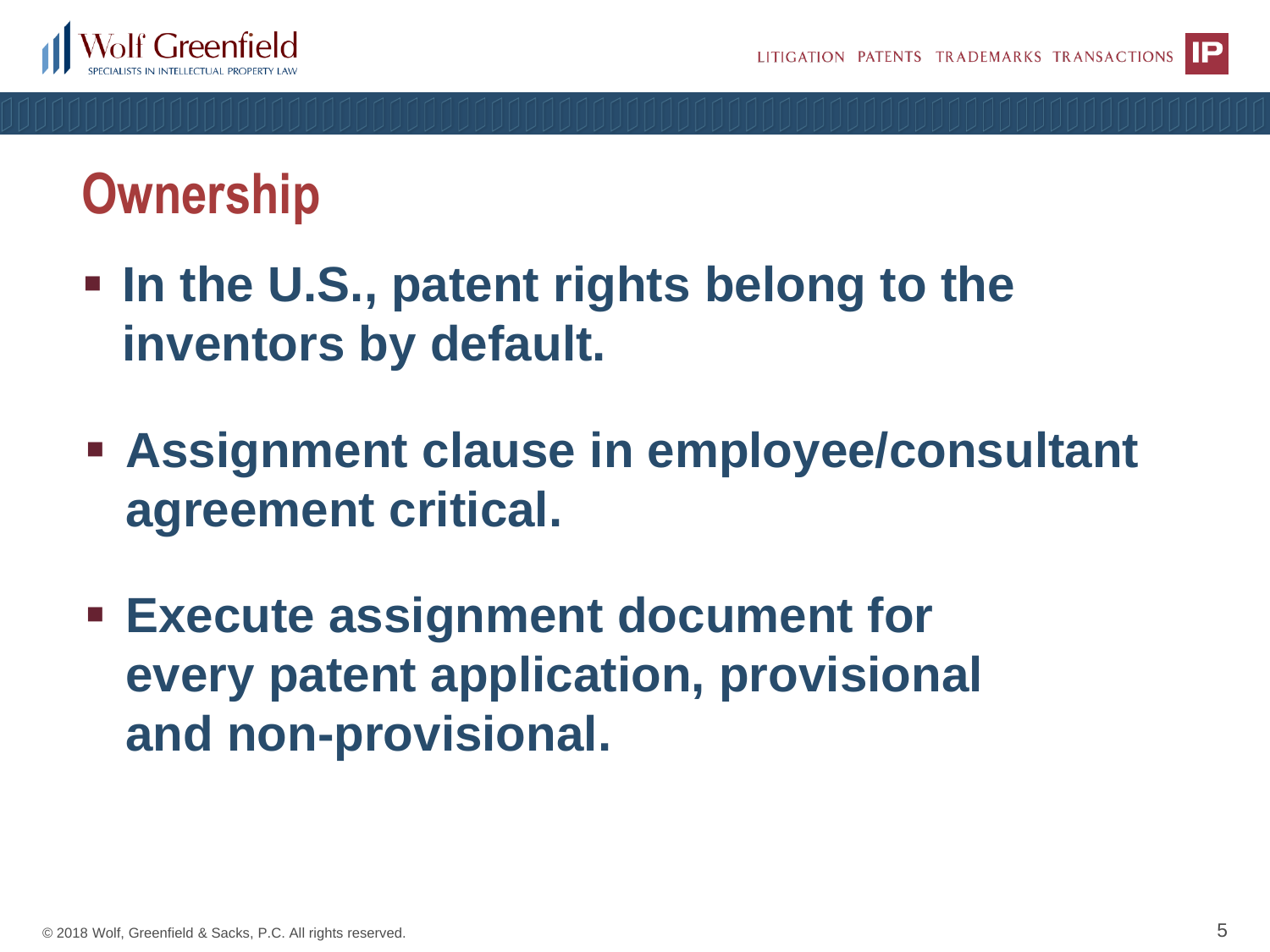



- **Failing to Properly Ensure that Your Company Owns the IP**
	- **If you do nothing, the inventors own all the patent rights**
	- **EXECUTE: Particular language used in employment agreement is critical**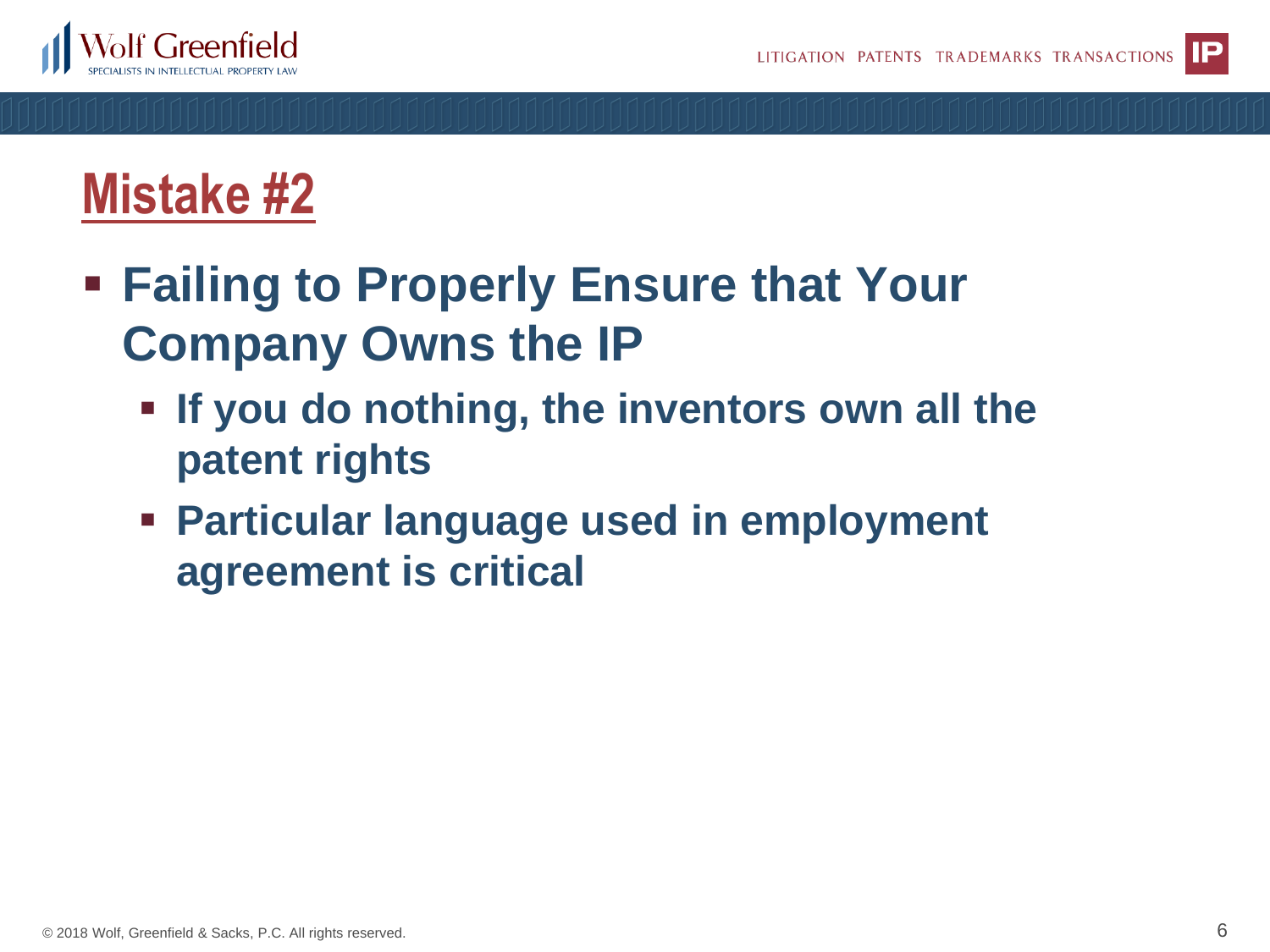



# **Employee/Consultant Agreement**

### ■ **Consult IP attorney on Agreement**

#### **One take away:**

#### **Do:**

I *hereby assign* to COMPANY all rights in the United States and throughout the world to inventions, discoveries, improvements, ideas, designs, processes, formulations, products, computer programs, works of authorship, databases, mask works, trade secrets, know-how, information, data, documentation, reports, research, creations and other products arising from or made in the performance my employment.

#### I *hereby agree to assign* to COMPANY .... **Don't:**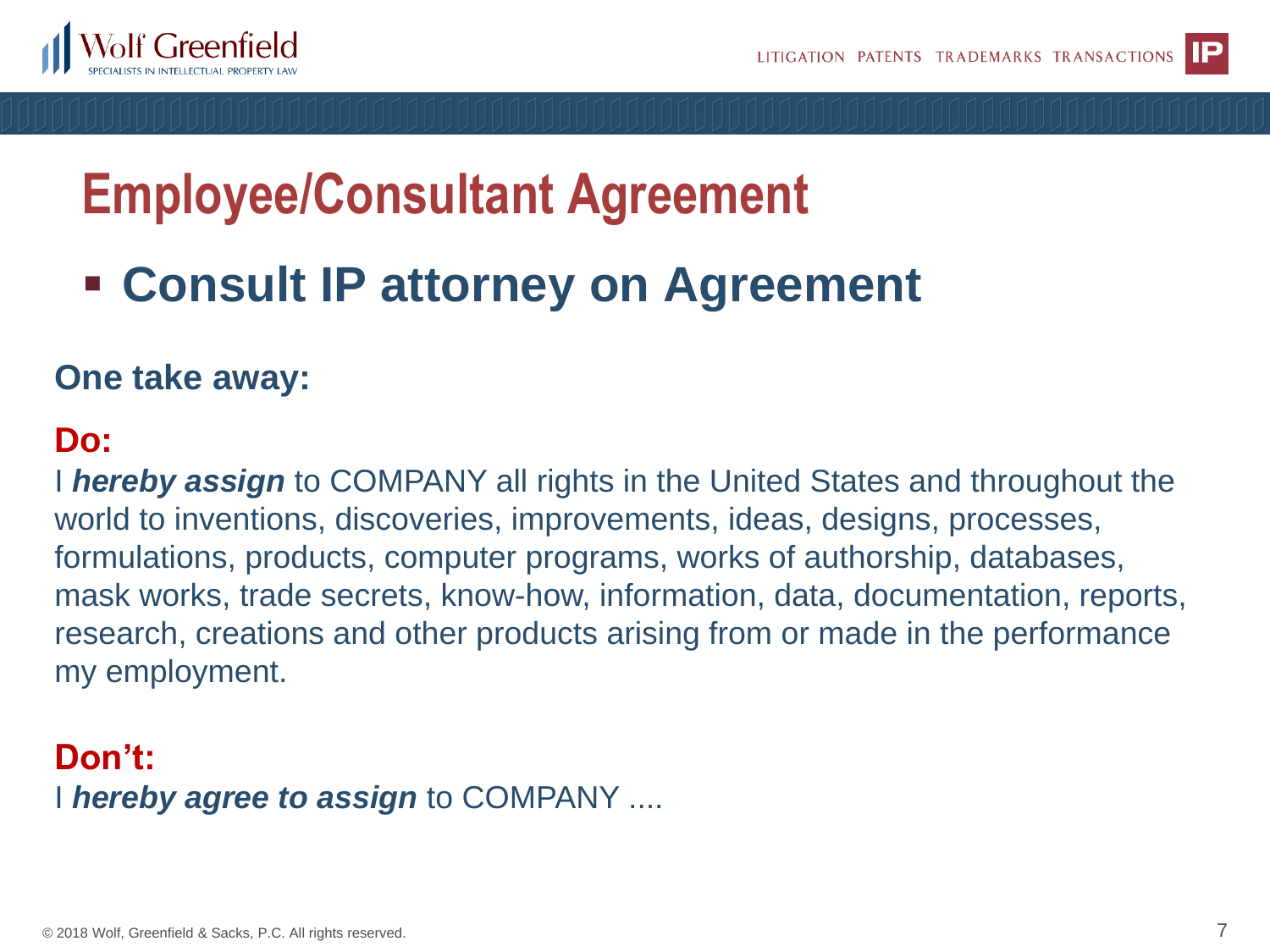

## **Important Considerations for Entrepeneurs:**

### ▪ **Patents are** *expensive*

- o **Be smart about what you file on and where you file.**
- o **Make the most of the resources you have**

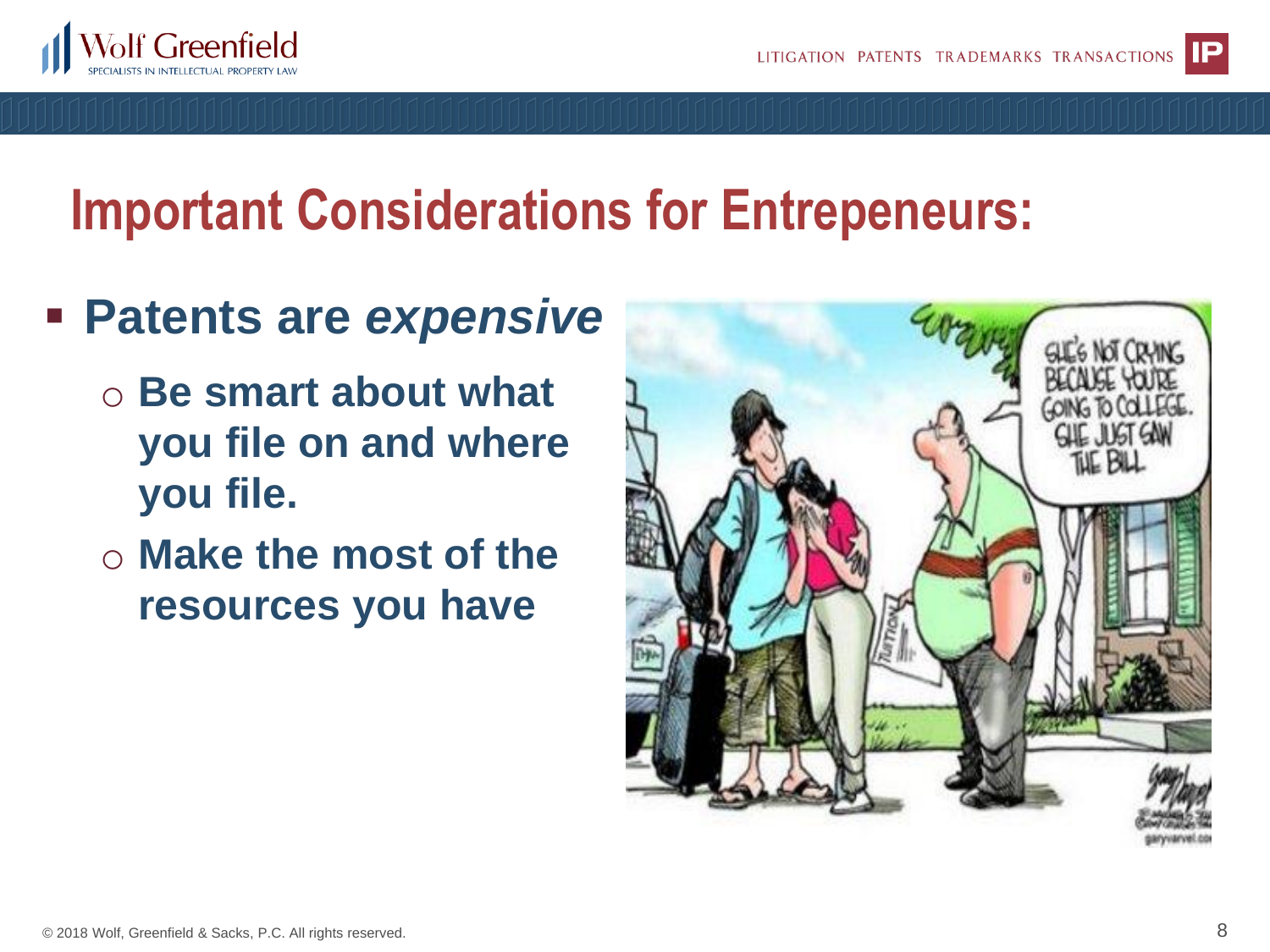



#### **PATENT COSTS WORLDWIDE**

| <b>Country</b> | Prep.                     | <b>Filing</b> | Pros.  | <b>Issue/Grant</b> | Ann./Maint. | <b>Total</b> |
|----------------|---------------------------|---------------|--------|--------------------|-------------|--------------|
| <b>PCT</b>     | $\boldsymbol{\mathsf{P}}$ | $$3-5K$       | N/A    | N/A                | N/A         | \$5,000      |
| U.S.           |                           | \$1K/\$2K     | \$25K  | \$1K/\$2K          | \$7.5K/13K  | \$30K/\$38K  |
| Europe         |                           | \$5K          | \$35K  | \$5-50K*           | \$31K       | \$70-115K    |
| Japan          |                           | \$9,000       | \$40K  | \$5K               | \$25K       | \$78K        |
| China          |                           | \$6,000       | \$20K  | \$3K               | \$13K       | \$39K        |
| Australia      |                           | \$4,000       | \$10K* | \$2.5K             | \$10K       | \$26K        |
| India          |                           | \$3,500       | \$10K  | \$1K               | Neg.        | \$15K        |
| Canada         |                           | \$3,500       | \$20K  | \$2K               | \$4,700     | \$30K        |
| South<br>Korea |                           | \$5,000       | \$30K  | \$2K               | \$3,500     | \$40K        |
| <b>Israel</b>  |                           | \$2,500       | \$30K  | \$2K               | \$2,300     | \$37K        |
| Total          |                           | \$53K         | \$215K | \$23-70K           | \$96-102K   | \$365-415K   |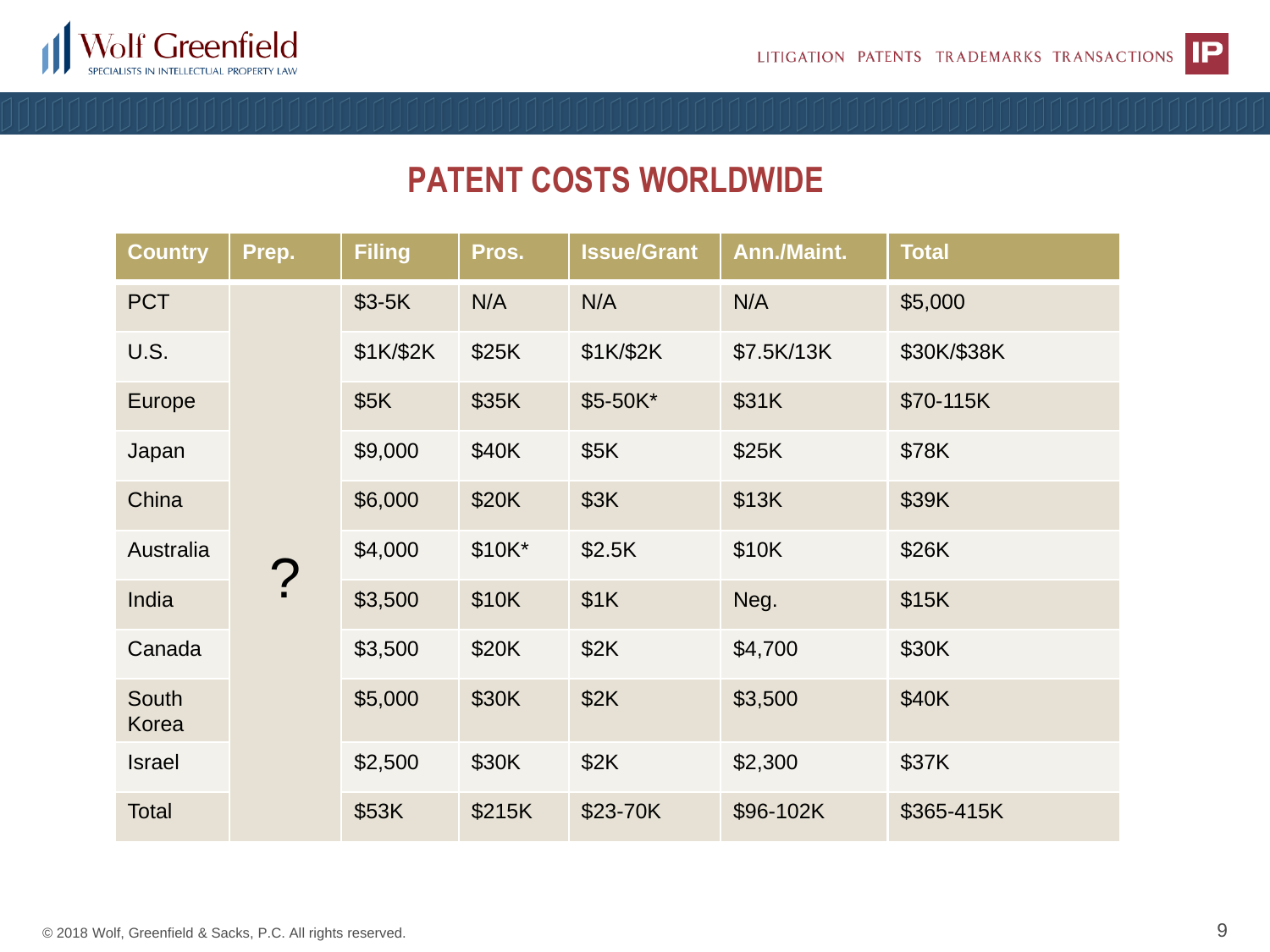



### ▪ **Writing Your Own Patent Applications**

- **Example 3 Saves money in short term but long term value may be significantly compromised**
- **Example 2 A high quality patent application takes into account technical issues as well as legal issues**
- **50% might not be good enough!**
- **Example 3 Startups must consider how best to use their resources**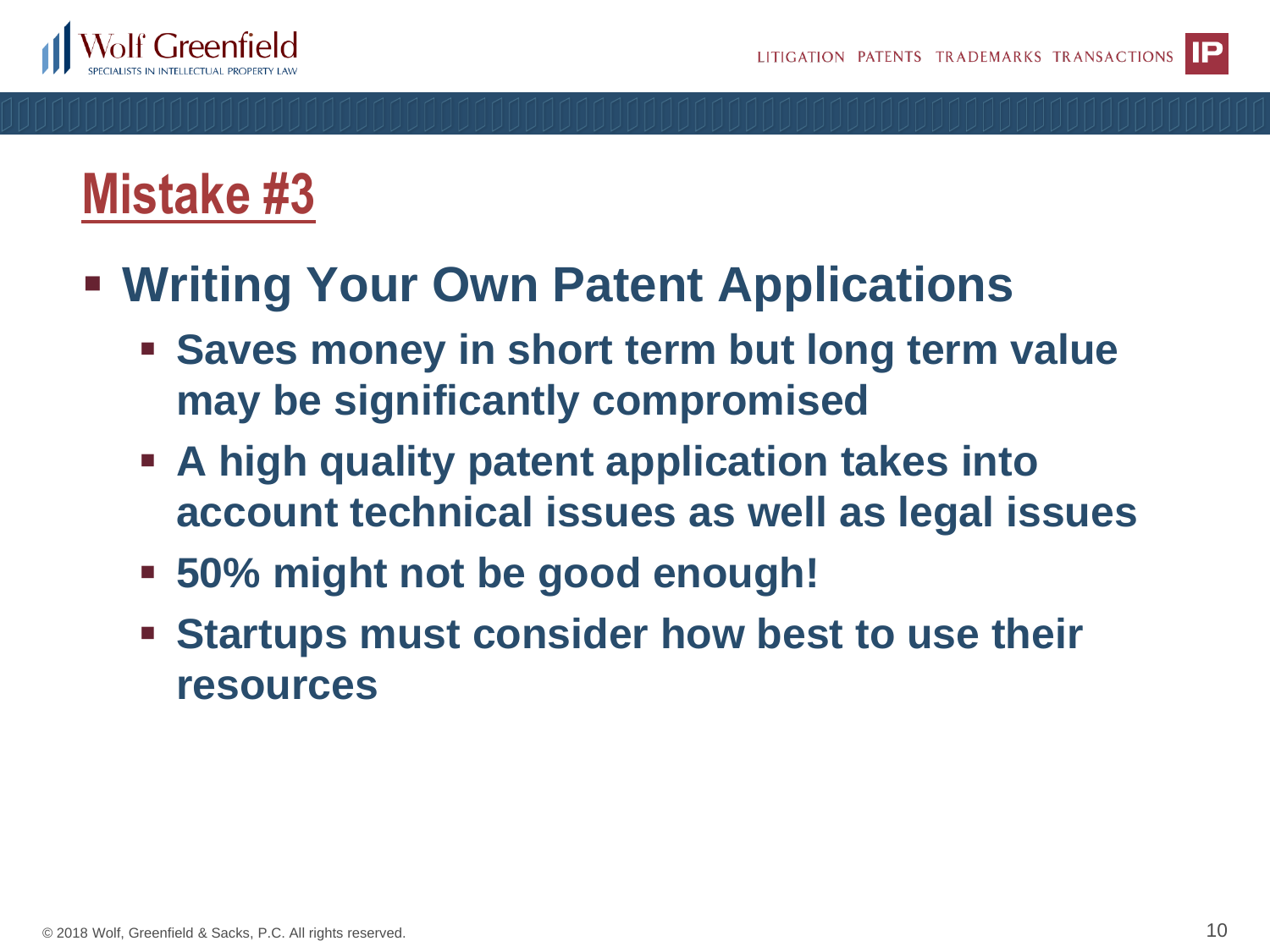

# **Important Considerations for Entrepeneurs:**

- **Patents are time and activity sensitive** 
	- o **Keep it private!**
- **Action by Inventors**
	- **Public Disclosure**
	- **Publication**
	- **Public Use**
	- o **Public Sale or Public Offer to Sell\***

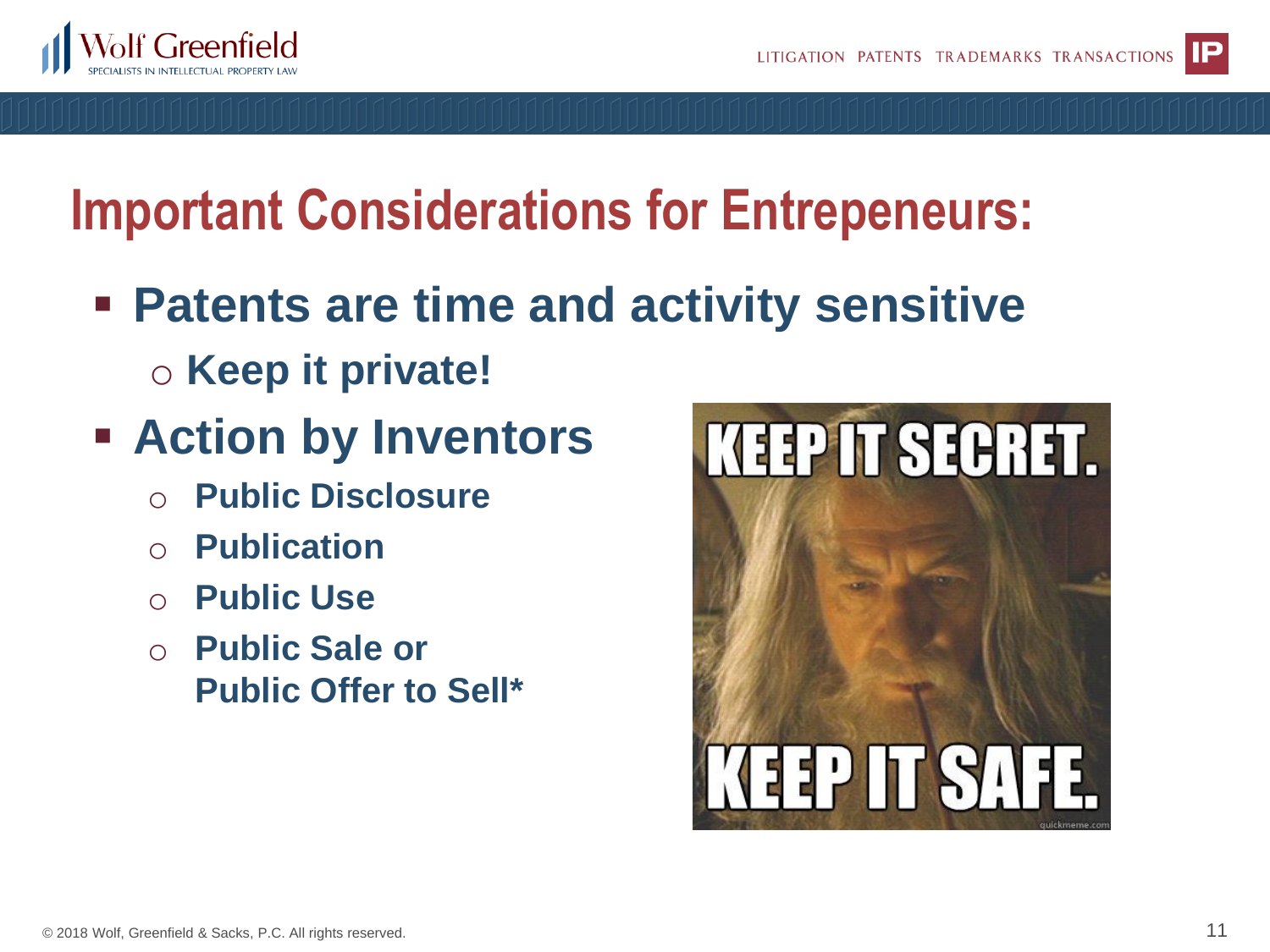

### **Mistake #4**

- **Accidental Disclosure**
	- **Not publishing is the easy case**
	- **Public talks or poster sessions**
	- **News articles**
	- 3<sup>rd</sup> parties prototype manufacturer, **consultants, etc.**
	- **VC folks often won't sign NDAs – balance risk/reward**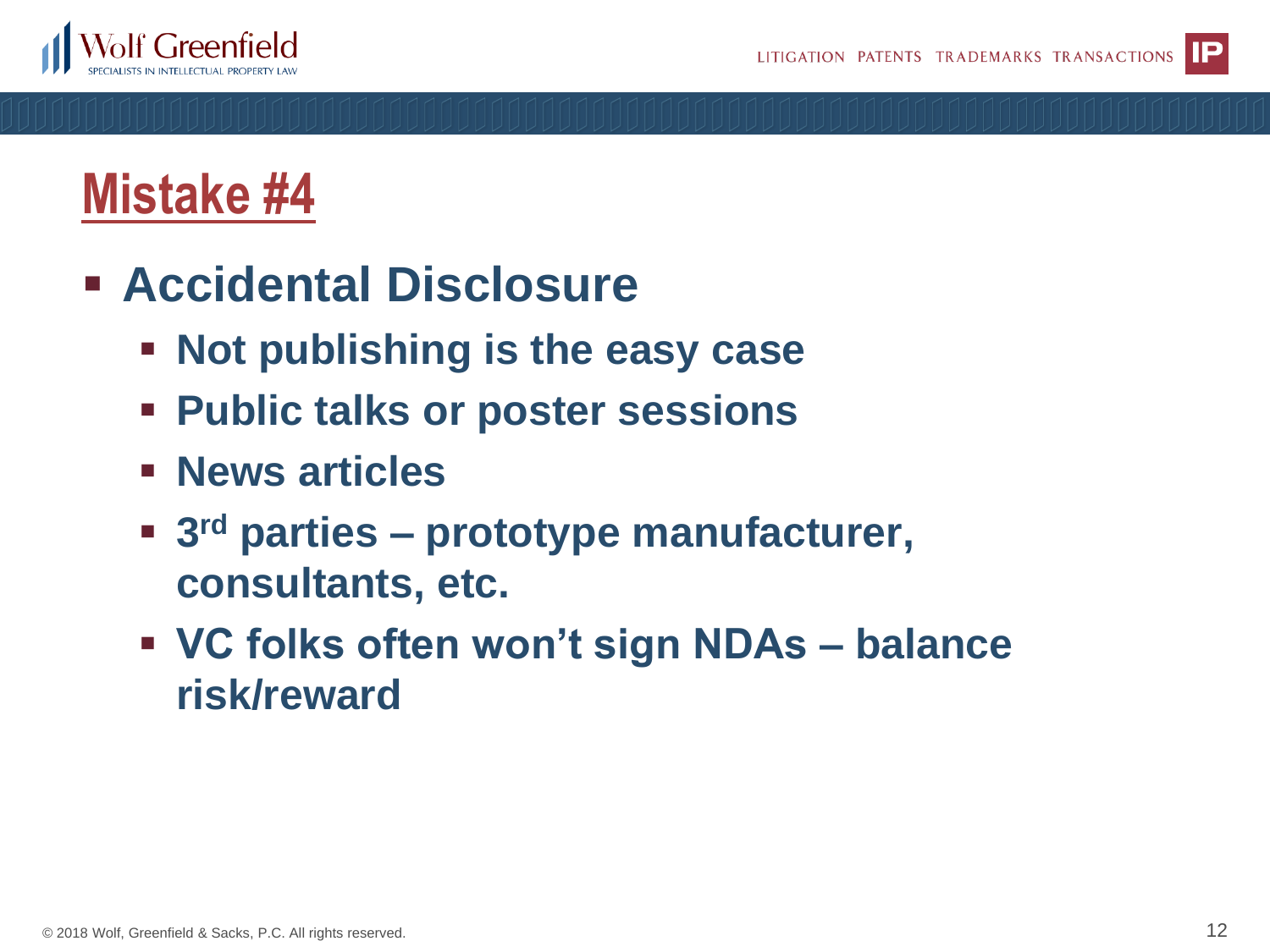



### **Patent Process - Lifetime**

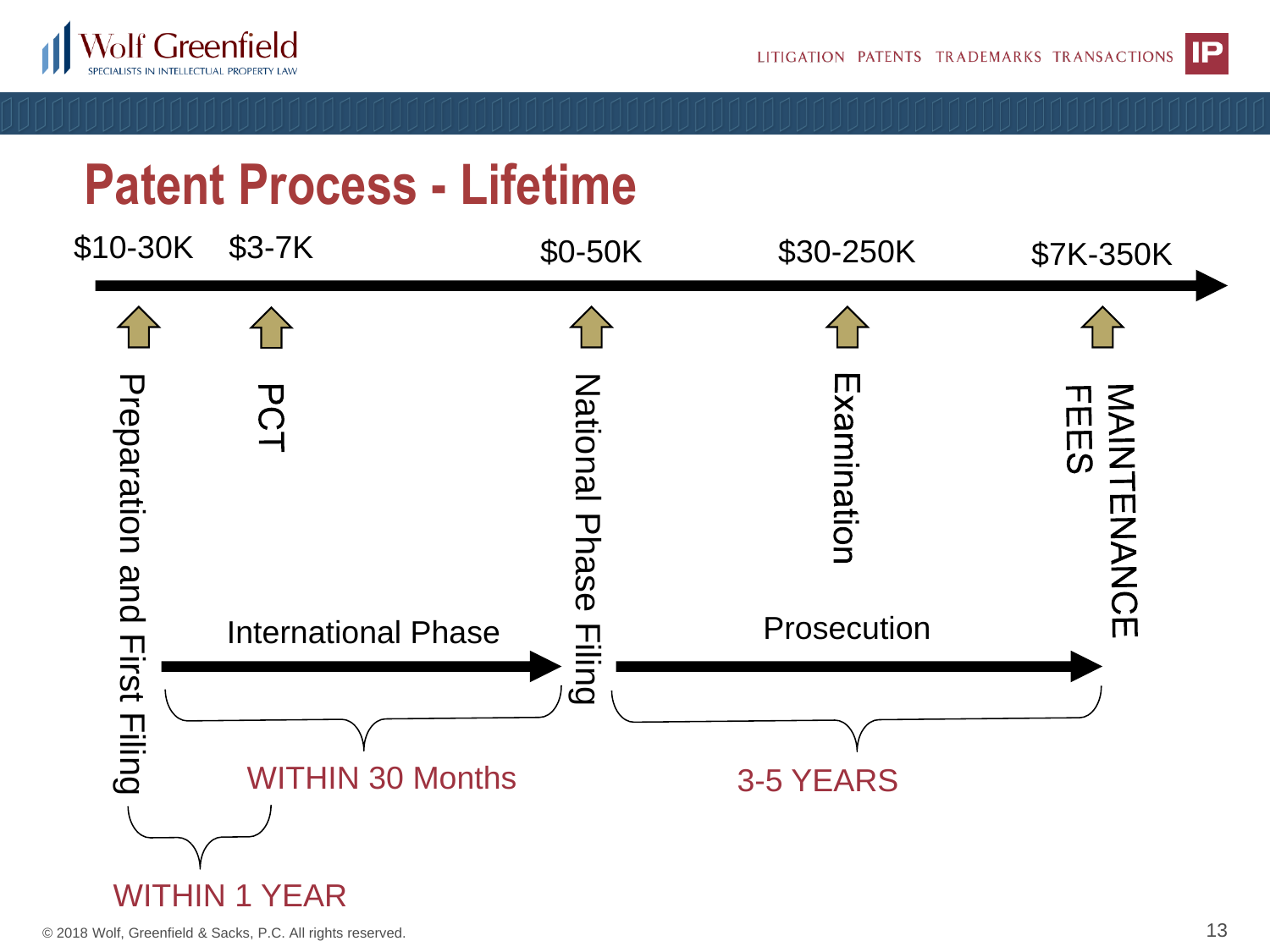



# **Typical U.S. Patent Prosecution**

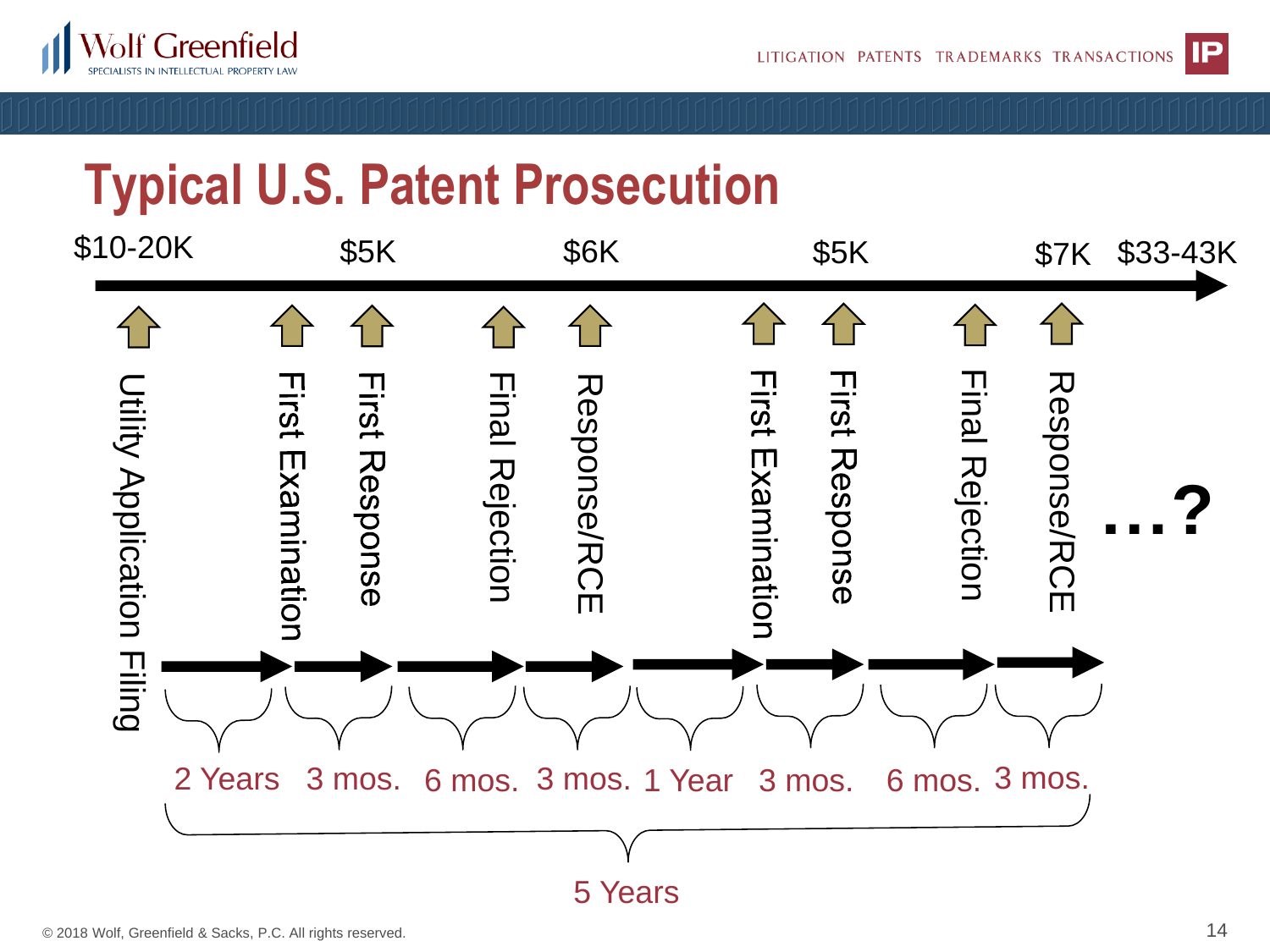

### **Provisional Patent Applications**

- **File in the US**
- **EXTE X Have up to one year to file a follow-up utility application and/or a PCT, other foreign applications**
- **Example 15 If no subsequent filing, provisional never gets seen by anybody**
- **Follow-up applications treated as if filed on the day that the provisional was filed**
- **Relaxed legal requirements – no claims needed**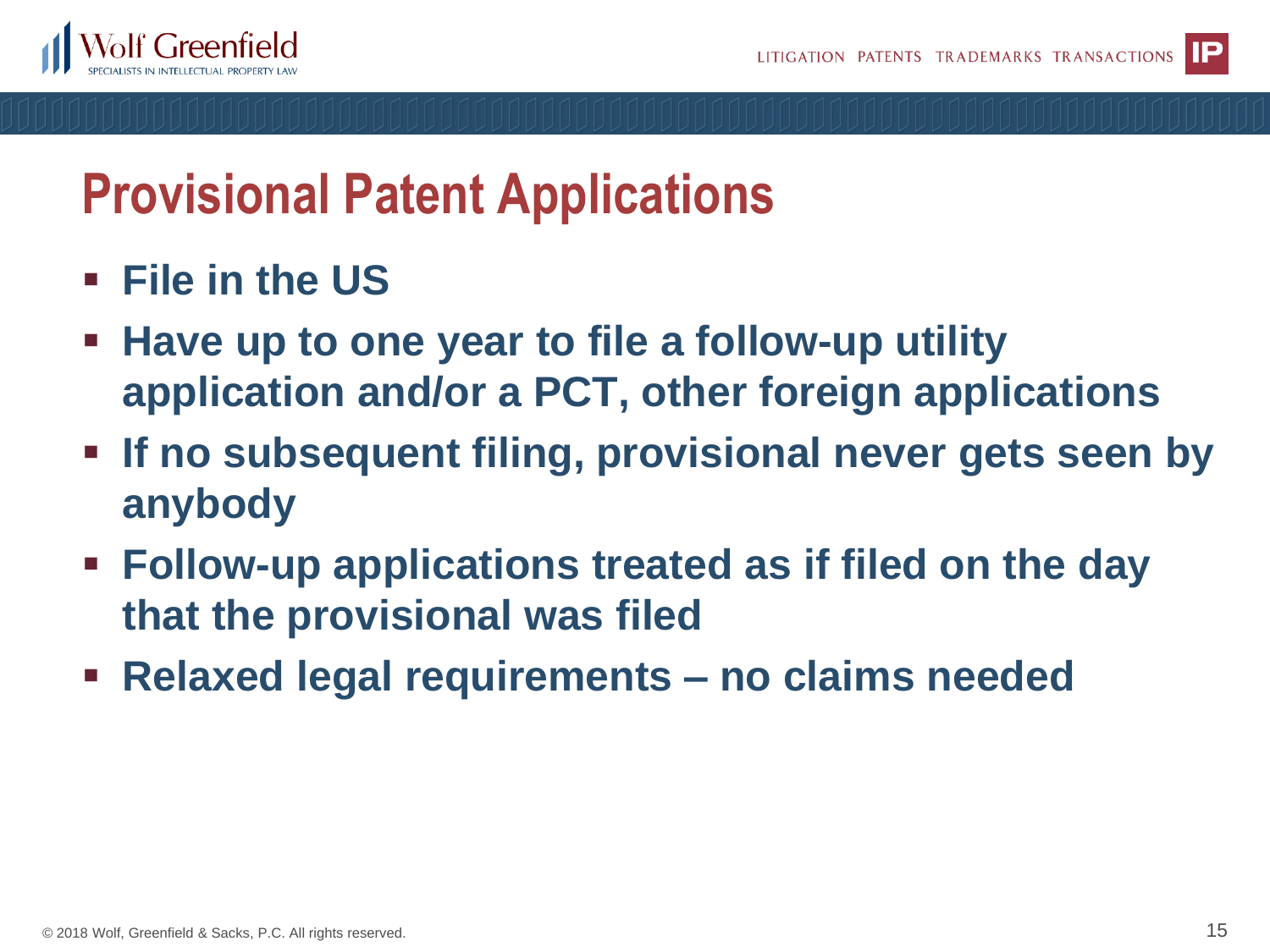

## **Mistake #5**

- **Equating "Provisional" with "low quality"**
	- **Later-filed application must find support in the provisional**
	- **Example 15 If not drafted with later claims in mind, might have very limited use or even be** *useless*
	- **We routinely prepare utility-quality applications and file as a provisional**
	- **EXTE Think about whether a provisional really makes sense**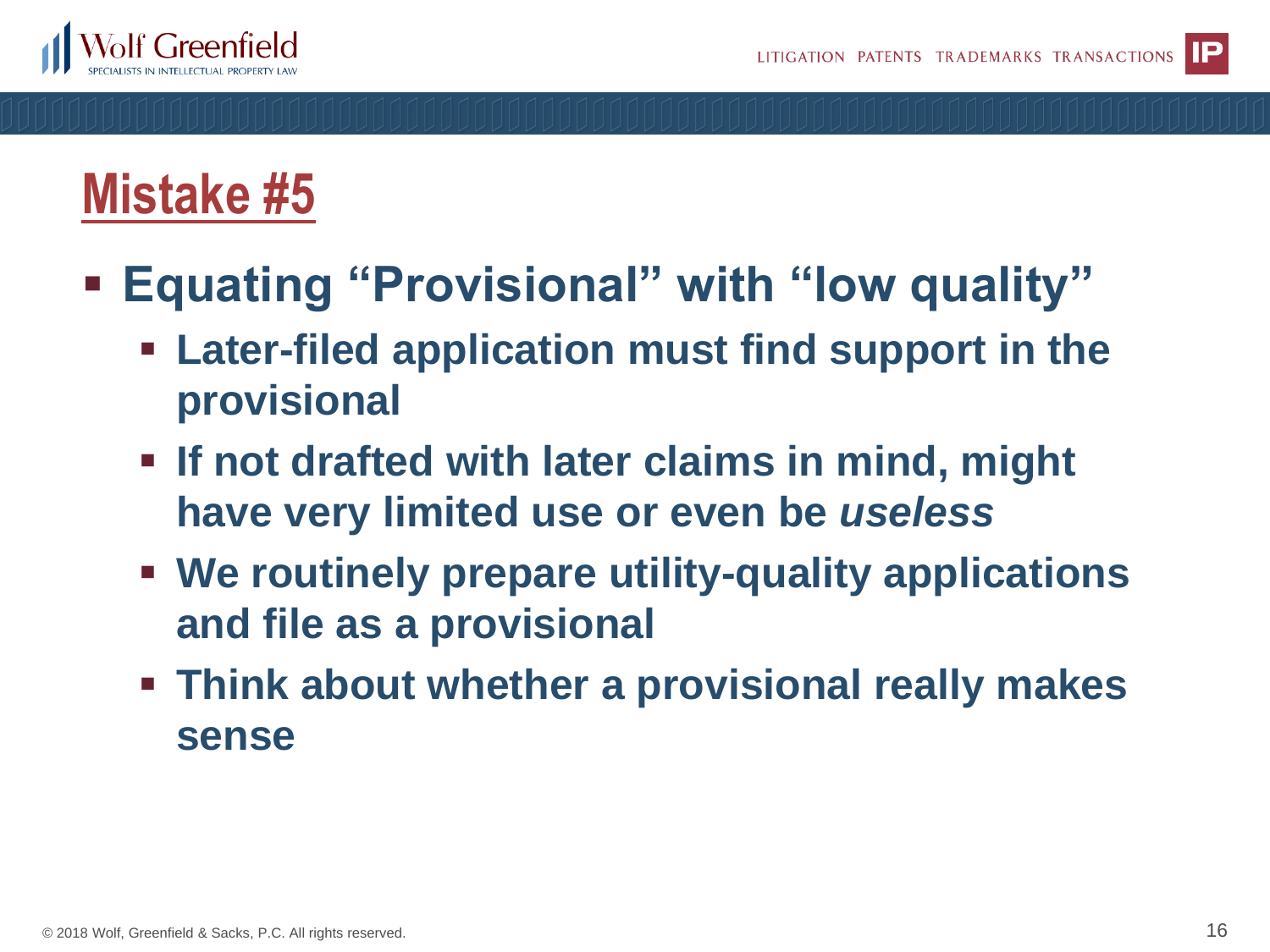



## **Patent Landscape – Vigilance and Diligence**

- **Be familiar with the Prior Art**
- **Carve out your Protection**
- **Know your Competitors**
- **Understand where others have secured Protection**
- **Evaluate Freedom to Operate**
- **Understand IP Strength, Risks**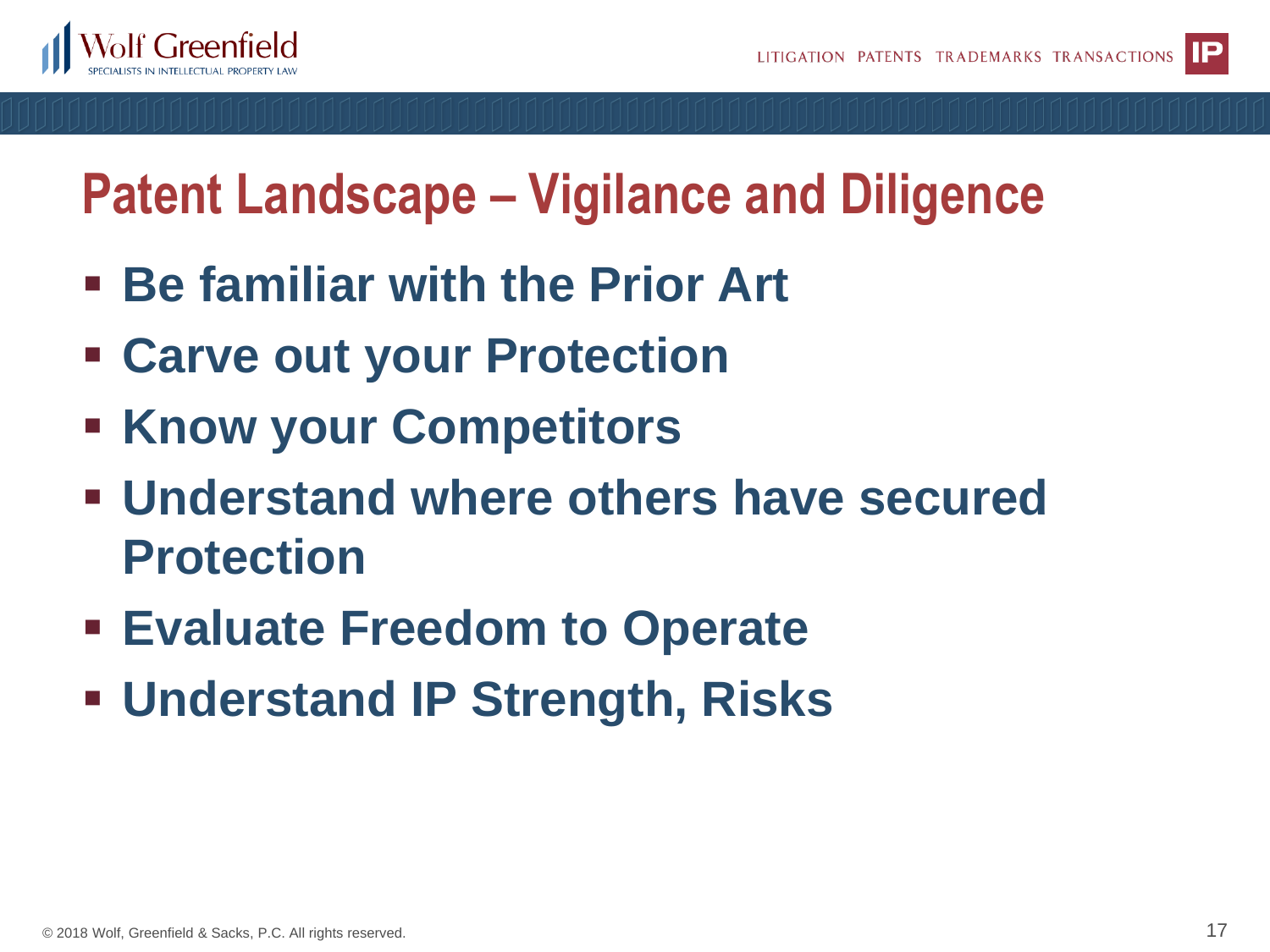



# **Questions/Discussion**

**Contact Information:**

- **Michael.Attisha@wolfgreenfield.com**
- **Wolf Greenfield & Sacks 600 Atlantic Ave, Boston MA 02210**
- **(617) 646-8235**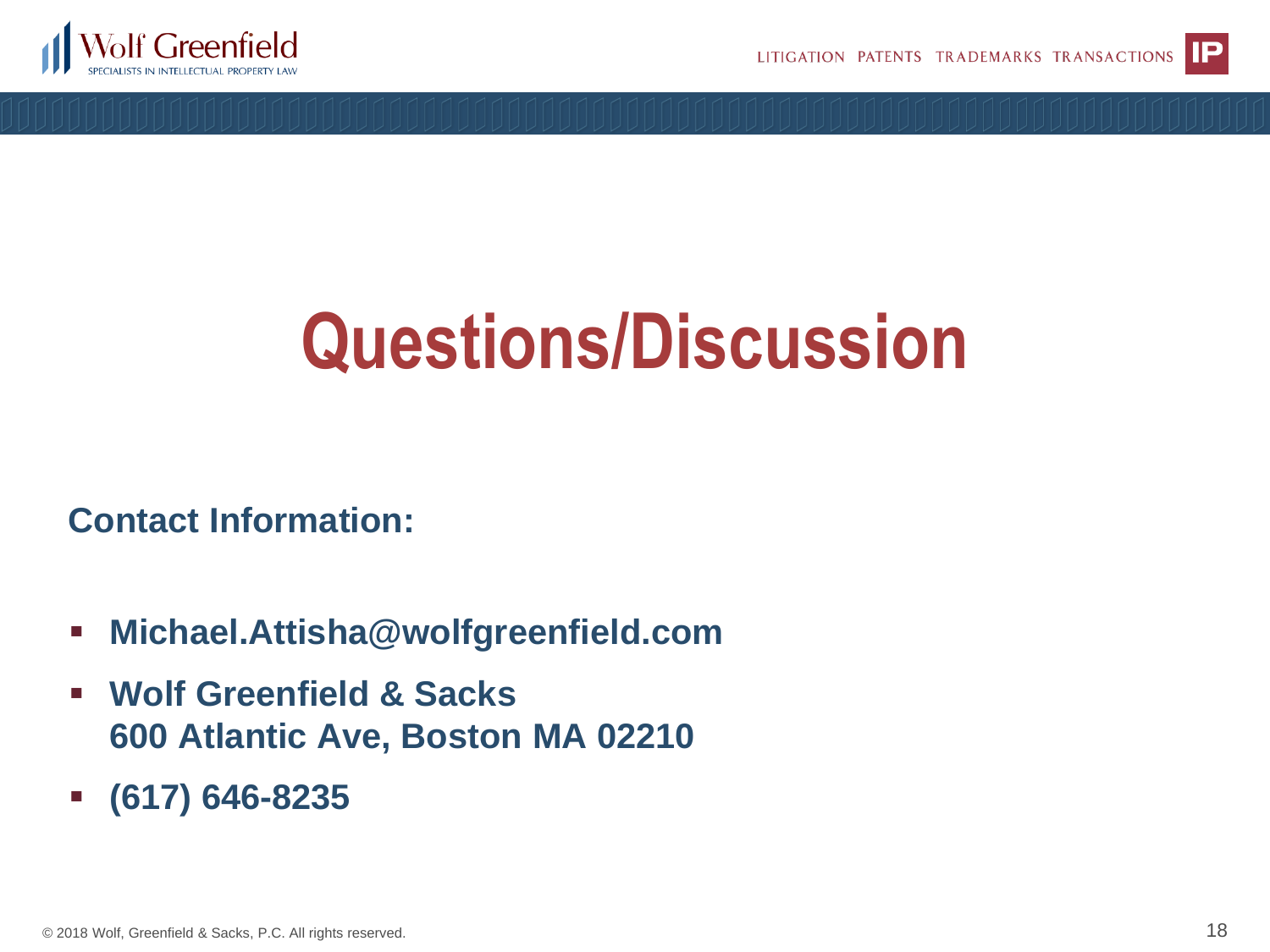



# **Trademarks**

© 2018 Wolf, Greenfield & Sacks, P.C. All rights reserved.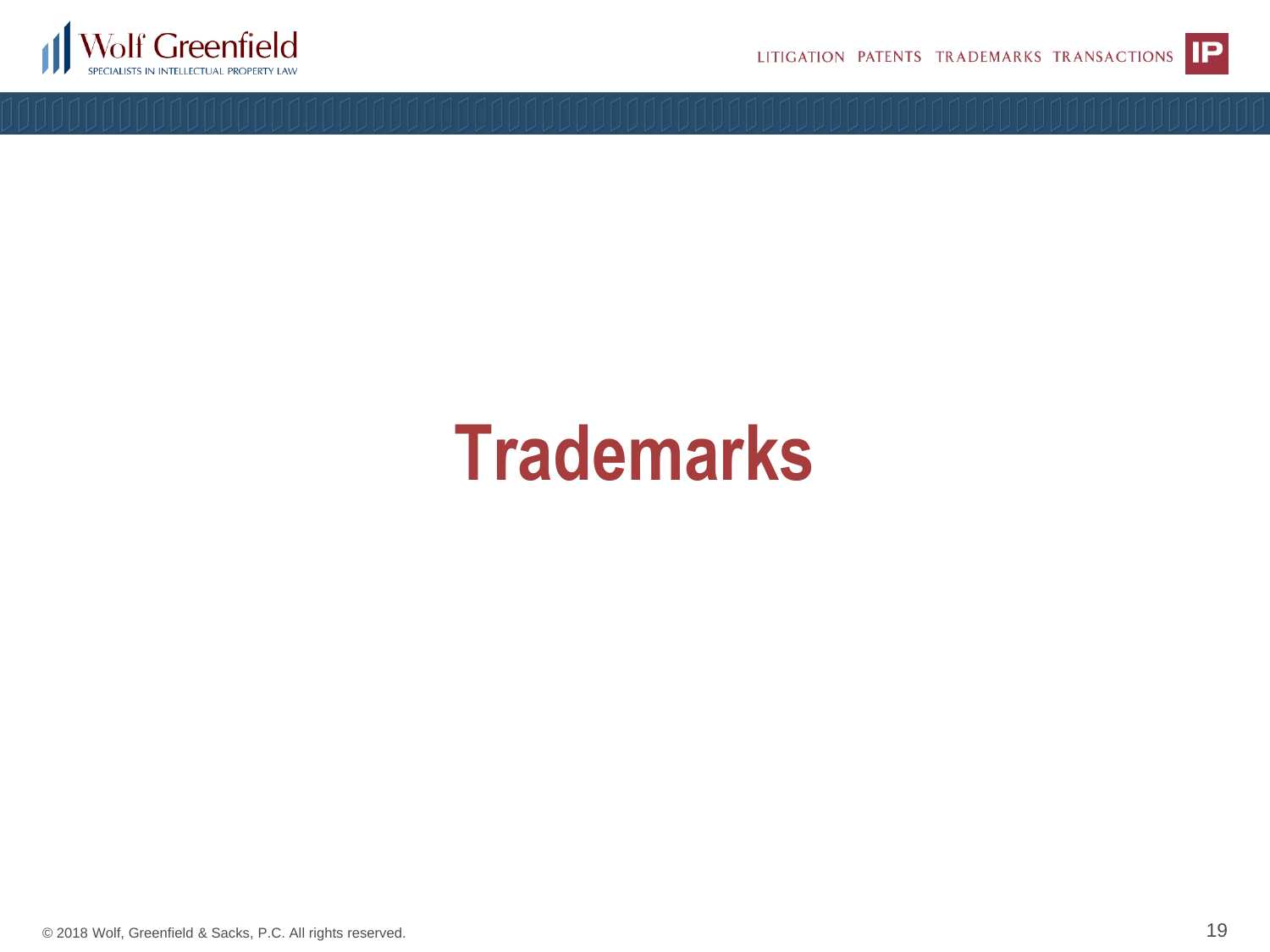

# **A Trademark Is A . . .**

▪ **Word**

▪ **Name**

▪ **Symbol**

▪ **Design**

▪ **Slogan**

- **Word/design combination**
- **Distinctive sound**
- **Color**
	- **Product shape**
	- **Scent**

- **1. Make sure mark is not registered**
- **2. Make sure mark is not generic**